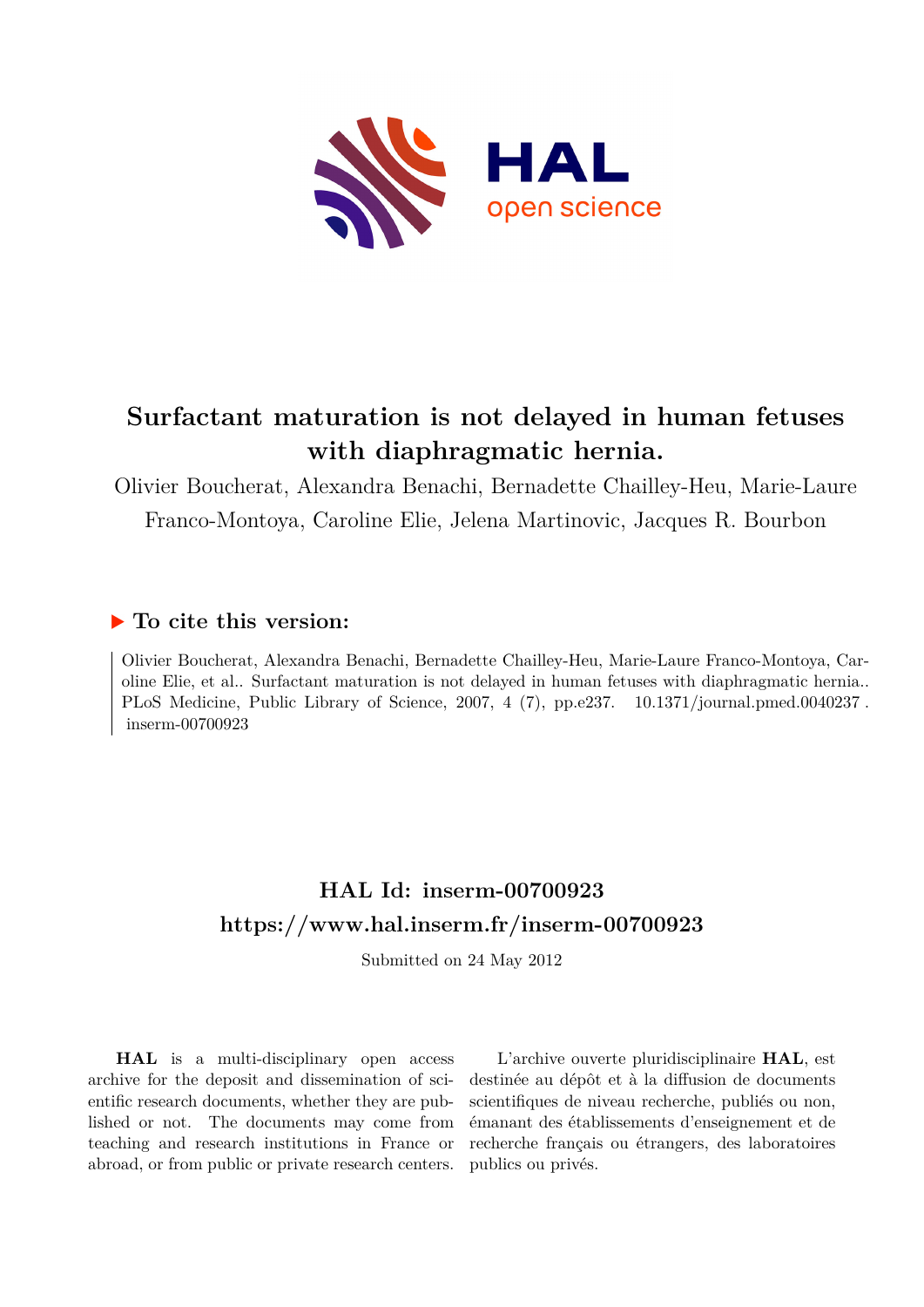# Surfactant Maturation Is Not Delayed in Human Fetuses with Diaphragmatic Hernia

## Olivier Boucherat<sup>1,2</sup>, Alexandra Benachi<sup>1,2,3,4</sup>, Bernadette Chailley-Heu<sup>1,2</sup>, Marie-Laure Franco-Montoya<sup>1,2</sup>, Caroline Elie<sup>4,5</sup>, Jelena Martinovic<sup>4,6</sup>, Jacques R. Bourbon<sup>1,2\*</sup>

1 Institut national de la santé et de la recherche médicale (INSERM), Unité 841—Institut Mondor de Recherche Biomédicale, Créteil, France, 2 Université Paris 12, Faculté de Médecine, Créteil, France, 3 Université Paris-Descartes, Paris, France, 4 Maternité, Assistance Publique-Hôpitaux de Paris et Hôpital Necker-Enfants Malades, Paris, France, 5 Service de Biostatistique et Informatique Médicale, Assistance Publique-Hôpitaux de Paris et Hôpital Necker-Enfants Malades, Paris, France, 6 Service de Fœtopathologie, Assistance Publique-Hôpitaux de Paris et Hôpital Necker-Enfants Malades, Paris, France

Funding: This work was supported by a Legs Poix grant from the Chancellerie des Universités de Paris. The funders had no role in study design, data collection and analysis, decision to publish, or preparation of the manuscript.

Competing Interests: The authors have declared that no competing interests exist.

Academic Editor: Peter J. Barnes, National Heart and Lung Institute, United Kingdom

Citation: Boucherat O, Benachi A, Chailley-Heu B, Franco-Montoya ML, Elie C, et al. (2007) Surfactant maturation is not delayed in human fetuses with diaphragmatic hernia. PLoS Med 4(7): e237. doi:10.1371/ journal.pmed.0040237

Received: December 21, 2006 Accepted: June 7, 2007 Published: July 31, 2007

Copyright: © 2007 Boucherat et al. This is an open-access article distributed under the terms of the Creative Commons Attribution License, which permits unrestricted use, distribution, and reproduction in any medium, provided the original author and source are credited.

Abbreviations: ATII, alveolar type II; CDH, congenital diaphragmatic hernia; DSPC, disaturated phosphatidylcholine; KGF, keratinocyte growth factor; NRG, neuregulin; NRG1- $\beta$ 1, neuregulin 1 beta 1; PC, phosphatidylcholine; sDH, surgical diaphragmatic hernia; SP, surfactant protein; TO, tracheal occlusion; TTBS, Tris-buffered saline containing 0.05% Tween-20; TTF1, thyroid transcription factor 1

\* To whom correspondence should be addressed. E-mail: jacques. bourbon@creteil.inserm.fr



## ABSTRACT

## Background

Pulmonary hypoplasia and persistent pulmonary hypertension account for significant mortality and morbidity in neonates with congenital diaphragmatic hernia (CDH). Global lung immaturity and studies in animal models suggest the presence of surfactant deficiency that may further complicate the pathophysiology of CDH. However, data about surfactant status in human fetuses with CDH at birth are contradictory. The lack of a chronological study of surfactant content in late pregnancy has been a significant limitation. The appropriateness of administering surfactant supplements to neonates with CDH is therefore a debated question.

## Methods and Findings

We investigated surfactant content in human fetuses with CDH compared to age-matched fetuses with nonpulmonary diseases used as controls. Concentrations of disaturated phosphatidylcholine and surfactant proteins were found to be similar at a given stage of pregnancy, with both components showing a similar pattern of increase with progressing pregnancy in fetuses with CDH and in control fetuses. Thyroid transcription factor 1, a critical regulator of surfactant protein transcription, similarly displayed no difference in abundance. Finally, we examined the expression of three glucocorticoid-regulated diffusible mediators involved in lung epithelial maturation, namely: keratinocyte growth factor (KGF), leptin, and neuregulin 1 beta 1 (NRG1- $\beta$ 1). KGF expression decreased slightly with time in control fetuses, but remained unchanged in fetuses with CDH. Leptin and NRG1- $\beta$ 1 similarly increased in late pregnancy in control and CDH lungs. These maturation factors were also determined in the sheep fetus with surgical diaphragmatic hernia, in which surfactant deficiency has been reported previously. In contrast to the findings in humans, surgical diaphragmatic hernia in the sheep fetus was associated with decreased KGF and neuregulin expression. Fetoscopic endoluminal tracheal occlusion performed in the sheep model to correct lung hypoplasia increased leptin expression, partially restored KGF expression, and fully restored neuregulin expression.

## **Conclusions**

Our results indicate that CDH does not impair surfactant storage in human fetuses. CDH lungs exhibited no trend toward a decrease in contents, or a delay in developmental changes for any of the studied surfactant components and surfactant maturation factors. Surfactant amounts are likely to be appropriate to lung size. These findings therefore do not support the use of surfactant therapy for infants with CDH. Moreover, they raise the question of the relevance of CDH animal models to explore lung biochemical maturity.

The Editors' Summary of this article follows the references.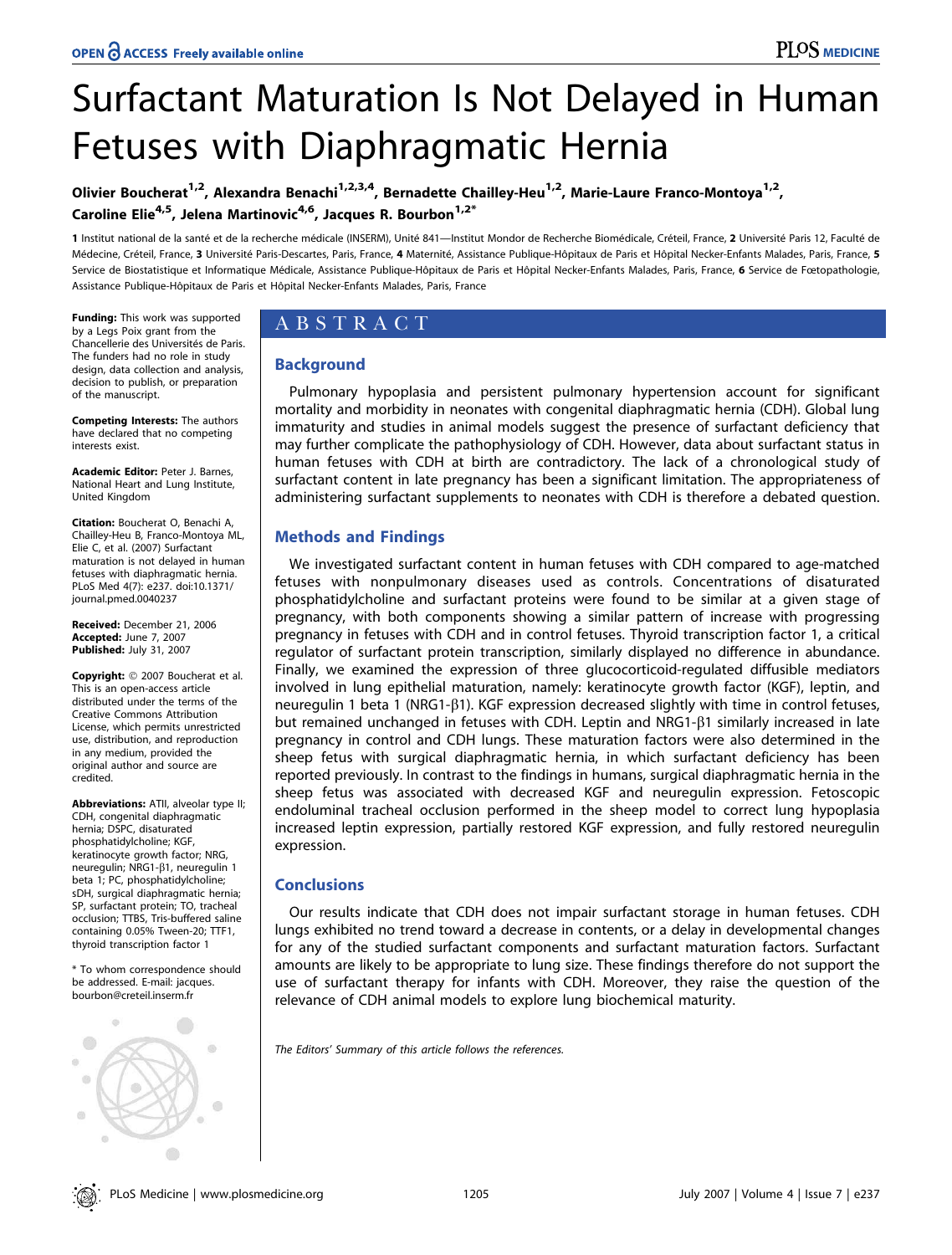#### Introduction

Congenital diaphragmatic hernia (CDH) is a developmental abnormality that affects one in 2,500–5,000 live births, depending on the studies, and accounts for 8% of all major congenital anomalies. CDH restricts fetal lung development. The resulting lung hypoplasia and hypertension have dramatic consequences at birth, and the disease continues to cause high rates of mortality and morbidity despite recent progress in neonatal care [1,2]. Data from human fetuses with CDH, as well as data from animal models, indicate global lung immaturity with respect to fetal age, including reduced bronchial branching, decreased acinar complexity, thickened septa, and reduced vascularization [3]. Although this concept is debated, lung immaturity in CDH has also been suggested to involve the surfactant system.

Pulmonary surfactant, which is a lipid–protein complex produced by alveolar type II (ATII) cells, prevents alveolar collapse during the breathing cycle by reducing surface tension at the air–liquid interface [4]. Surfactant deficiency, the principal cause of which is premature birth, results in neonatal respiratory distress. The major component of surfactant is a surface-active phospholipid, disaturated phosphatidylcholine (DSPC). Four characteristic surfactant proteins (SPs) include the collectins SP-A and SP-D, which play a role in innate immunity and regulate surfactant homeostasis [5], and the hydrophobic proteins SP-B and SP-C, which augment the surface properties of phospholipids [6]. During fetal development, the production of surfactant is not abundant until late pregnancy. The developmental regulation of surfactant synthesis includes both hormonal control and mesenchymal–epithelial interactions [7]. Under glucocorticoid stimulation, fetal lung fibroblasts release factors that promote ATII cell maturation [8]. Three diffusible mediators, including fibroblast growth factor 7 (also known as keratinocyte growth factor [KGF]) [9,10], leptin [11], and neuregulin 1 beta 1 (NRG1- $\beta$ 1) [12,13] have recently been proposed to mediate this stimulating activity.

The prevailing opinion that the CDH lung is surfactant deficient is principally based on the immature morphological aspect of the parenchyma and on reports of diminished surfactant content in animal models of CDH. The surfactant system has been repeatedly reported to be deficient in two classical models of CDH, the surgically created diaphragmatic hernia (sDH) in the fetal sheep [14–17] and the nitrofen model in the rat fetus [18–20]. This conclusion was based on a variety of determinations, including tissue and lavage-fluid phospholipids, lavage-fluid SPs, tissue SP and SP-transcript levels, and dynamic surface-tension measurement. However, conflicting results have been published indicating no change in alveolar surfactant composition [21], unchanged or even increased SP expression with a higher proportion of cells expressing SP in the nitrofen model [22,23], and increased SP expression in the ovine model [24].

Controversy persists regarding whether or not human infants with CDH are surfactant deficient. Whereas some studies concluded that surfactant components failed to increase in amniotic fluid [25], or that alveolar SP-A and DSPC were decreased 75% and 50%, respectively, despite a normal rate of DSPC synthesis [26,27], others reported no significant change in amniotic fluid [28] or lung lavage fluid [29] phospholipids. Immunohistochemical detection of SP-A

indicated weak labeling and a reduced proportion of positive cells, suggesting the possibility of delayed ATII cell maturation [30]. The controversy over surfactant deficiency is likely to have arisen from a variety of causes, including the use of various methodological approaches arriving at different conclusions, and the use of different therapeutic practices. First, a variety of biological materials have been explored, including amniotic fluid [25,28], tracheal aspirates [26], and lavage fluid [29], and different maturity tests with debatable values have been used, including evaluation of DSPC [25,26], lecithin-to-sphingomyelin ratio, and levels of phosphatidylglycerol [26,27] and SPs [26,30]. Second, it is possible that changes were induced by prenatal exposure to glucocorticoids [31] or by neonatal care methods (e.g., ventilation and extracorporeal membrane oxygenation) [26]. Third, there is a paucity of studies of CDH human lung tissue that might have helped to resolve the question.

Clarifying this question is important insofar as decisions have to be made as to whether or not infants with CDH should be supplemented with surfactant at birth [32–34]; this issue is particularly important because the use of exogenous surfactant in CDH is routine in several neonatal centers. No actual quantitative determination of surfactant in human CDH lung tissue is available. Taking advantage of access to fetal human CDH lung tissue samples and lung tissue samples from fetuses with nonpulmonary diseases used as controls, we reappraised the question through the determination of the pulmonary content of major surfactant components, including DSPC and SPs, and their accumulation with progressing pregnancy in human fetuses with CDH. In parallel, we examined the expression of mesenchymal factors involved in pulmonary epithelial differentiation and maturation. We also evaluated these factors in the sheep model with sDH, in the presence or absence of tracheal occlusion (TO). Also designated as the PLUG method, TO is a novel approach to treating CDH lung hypoplasia currently under trial in humans [35].

#### Methods

#### Human Lung Tissue

Postmortem lung tissue samples were obtained at autopsy after medical termination of pregnancy or neonatal death, with signed, informed consent from the parents. Terminations were performed according to the July 1994 French legislation, and the study was undertaken with the agreement of the institutional Ethical Committee. The prenatal diagnosis of CDH was made by echography, and was confirmed by postmortem examination. Reduced lung weight and consistent histological appearance confirmed the diagnosis of pulmonary hypoplasia (lung to body weight ratio  $< 0.015$  before 28 wk of pregnancy, and  $< 0.012$  thereafter [Table 1]). Fetuses were checked for other malformations and for the presence or absence of associated chromosomal abnormality. The lung ipsilateral to the hernia was used. Lungs from fetuses with nonpulmonary diseases were used as controls; they appeared to be histologically normal by postmortem examination and were not hypoplastic. Detailed clinical data are depicted in Table 2. Preservation of RNAs in human lung tissue samples was insufficient and inconsistent, and therefore molecular study at the pre-translational level could not be performed. Fetal age (postconception) is used throughout the paper.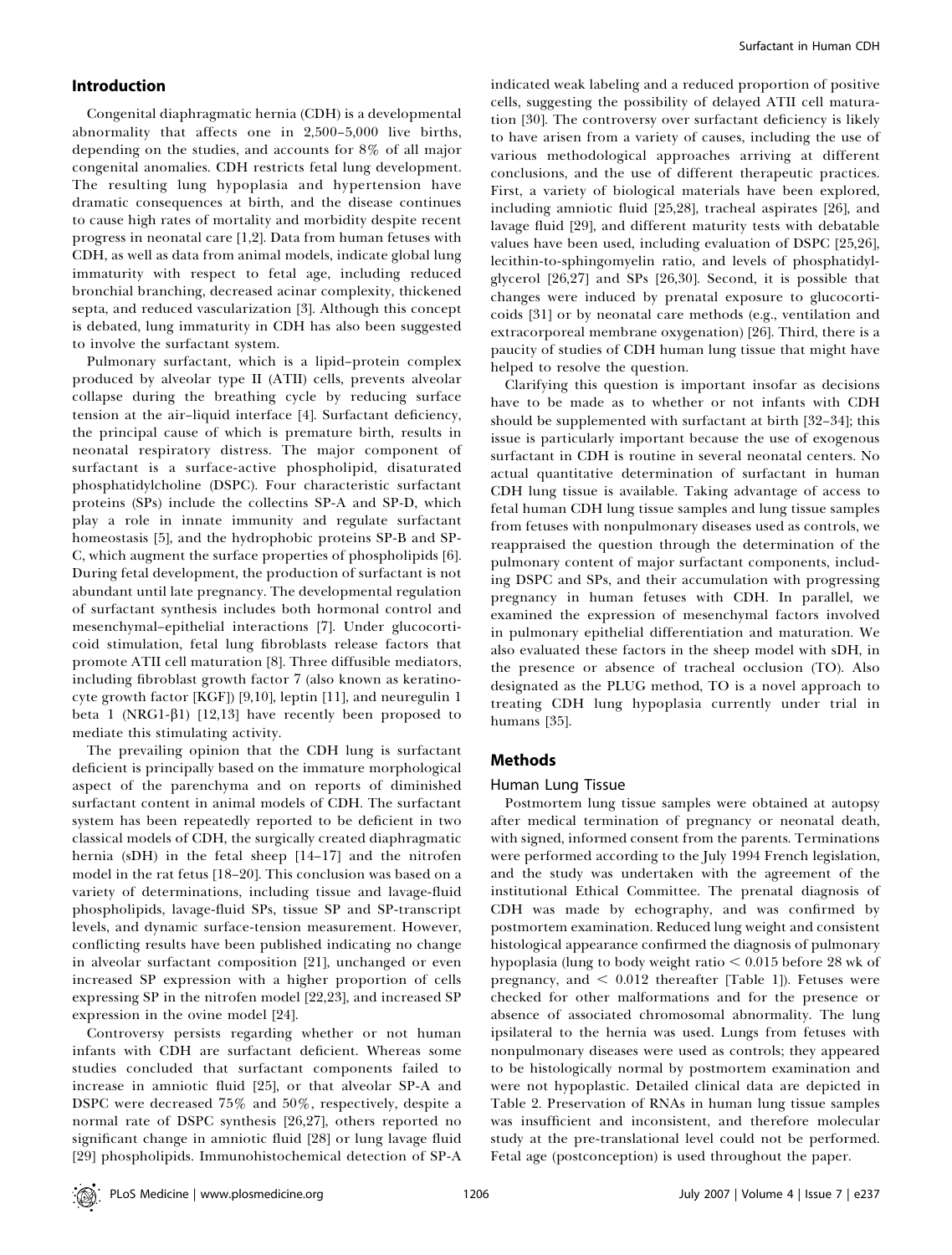#### Table 1. Characteristics of CDH Fetuses

| Number       | Fetal<br>Age (wk) | Sex       | <b>Side</b> | <b>Association</b>              | Liver<br><b>Position</b> | Origin          | <b>Body</b><br>Weight (g) | Lung Weight-to-Body<br><b>Weight Ratio</b> |
|--------------|-------------------|-----------|-------------|---------------------------------|--------------------------|-----------------|---------------------------|--------------------------------------------|
|              |                   |           |             |                                 |                          |                 |                           |                                            |
| $\mathbf{1}$ | 22                | M         | Left        | <b>IUGR</b>                     | <b>Thorax</b>            | Termination     | 390                       | 0.007                                      |
| 2            | 22                | M         | Bilateral   | Polymalformation                | Thorax                   | Termination     | 428                       | <b>ND</b>                                  |
| 3            | 22                | F         | Left        | Deletion 8p                     | <b>Thorax</b>            | Termination     | 1,050                     | 0.008                                      |
| 4            | 23                | F         | Left        | None                            | Thorax                   | Termination     | 850                       | 0.015                                      |
| 5            | 25                | M         | Left        | None                            | Abdomen                  | Termination     | 1,270                     | 0.008                                      |
| 6            | 26                | M         | Left        | None                            | Thorax                   | Termination     | 1,100                     | 0.003                                      |
| 7            | 27                | M         | Left        | None                            | <b>Thorax</b>            | Termination     | 1,440                     | 0.007                                      |
| 8            | 28                | M         | Left        | Polymalformation                | Thorax                   | Termination     | 1,270                     | 0.003                                      |
| 9            | 30                | M         | Left        | Duodenal atresia                | Thorax                   | Postnatal death | 2,120                     | 0.006                                      |
| 10           | 31                | F         | Left        | Cardiopathy                     | Thorax                   | Termination     | 1,900                     | 0.004                                      |
| 11           | 32                | F         | Left        | None                            | <b>Thorax</b>            | Termination     | 1,960                     | 0.006                                      |
| 12           | 32                | <b>ND</b> | Left        | None                            | Thorax                   | Postnatal death | <b>ND</b>                 | <b>ND</b>                                  |
| 13           | 33                | F         | Left        | <b>Duplication Chromosome 8</b> | Abdomen                  | Termination     | 1,940                     | 0.012                                      |
| 14           | 33                | M         | Left        | Spine                           | Thorax                   | In-utero death  | 3,300                     | 0.002                                      |
| 15           | 36                | F         | Left        | Polymalformation                | Abdomen                  | Postnatal death | 2,800                     | 0.018                                      |
| 16           | 37                | F         | Right       | None                            | Thorax                   | Postnatal death | 3,350                     | 0.005                                      |

Lung specimens were obtained from medical terminations of pregnancy, except for infants 9, 12, 15, and 16 who were born alive and died immediately after birth without possible resuscitation, and fetus 14, who died in utero. No neonate was treated by extracorporeal membrane oxygenation. None of the mothers received glucocorticoids. All autopsies were performed within 48 h of death.

ND, not determined.

doi:10.1371/journal.pmed.0040237.t001

#### Surgical Model of CDH in the Sheep Fetus and TO

All animal experiments were performed with the authorization of the French Ministry of Agriculture. Surgical procedures have been extensively described elsewhere [36]. Biological samples were from the same animals as those in previous studies [16,17,37]. In brief, three groups of Pre-Alp sheep fetuses (full term  $= 145$  d) were studied. The first group, designated the surgical diaphragmatic hernia (sDH) group (n  $=$  5), was obtained by creating a left-sided diaphragmatic hernia in utero at 85 d of gestation. The second group, designated the sDH + TO group ( $n = 3$ ) was obtained by creating sDH at 85 d as in the first group, then TO at 120 d with a latex balloon inserted via noninvasive endoscopic technique. The third group, designated the control group  $(n=$ 6), consisted of twin fetuses that were sham-operated for sDH. Fetuses were retrieved by cesarean section at 139 d of gestation, and lung tissue was immediately frozen and stored  $\alpha$ t –80 °C.

#### DSPC Determination

The technique has been described in detail previously [16]. Briefly, lipids were extracted from lung homogenates by chloroform:methanol:water, 1:2:0.8 (vol/vol/vol). After addition of a trace amount of labeled dipalmitoylphosphatidylcholine (GE Healthcare Life Sciences, https://www1. gelifesciences.com) for recovery determination, total phosphatidylcholine (PC, whole-lipid extract) and DSPC (osmium tetroxide–treated lipid extract) were separated by thin-layer chromatography. PC and DSPC were eluted from the gel and divided into aliquot fractions for scintillation counting and for phosphate determination after sample mineralization.

#### Lung DNA

DNA was determined on residual pellet from delipidated homogenates by the colorimetric diphenylamine method [38]. DPSC was normalized for DNA concentration.

#### Western Blot Analysis

Human lung tissues were homogenized in RIPA buffer containing protease inhibitors (Roche Diagnostics, http://www. roche.com). Proteins (60  $\mu$ g) were electrophoresed on a 12% SDS-polyacrylamide gel and transferred onto a polyvinylidene fluoride membrane (Millipore, http://www.millipore.com), then stained with Ponceau S dye (Sigma, http://www. sigmaaldrich.com). After blocking with 5% nonfat dry milk in Tris-buffered saline containing 0.05% Tween-20 (TTBS) at room temperature for 2 h, membranes were exposed for 2 h to one of the following antibodies: anti-SP-A (gift from M. Post, Hospital for Sick Children, Toronto, Ontario, Canada), anti-SP-B (gift from J. A. Whitsett, Cincinnati Children's Hospital Medical Center, Cincinnati, Ohio, United States), anti-proSP-C (Chemicon International, http://www.chemicon. com), anti-SP-D (BMA Biomedicals, http://www.bma.ch), antithyroid transcription factor 1 (TTF1, Santa Cruz Biotechnology, http://www.scbt.com), and anti-NRG1-b1 (R&D Systems, http://www.rndsystems.com), all diluted in 2% nonfat dry milk in TTBS, then incubated for 1 h with the appropriate secondary IgG peroxidase-conjugated antibody. After washing in TTBS, membranes were incubated for 1 min in chemiluminescent detection reagent (ECL, GE Healthcare Life Sciences), before exposure to Kodak BioMax MS film (GE Healthcare Life Sciences) for 2 min. Densitometry analysis of blots was performed using NIH image software.

#### ELISA

KGF and leptin concentrations in human fetal lung tissue were assessed with commercially sensitive and specific ELISA (R&D Systems), following the manufacturer's instructions, and normalized to total proteins. The intra-assay coefficient of variance was less than 5%.

#### RNA Isolation and Reverse Transcription

Total RNA was extracted from fetal sheep lung tissue using Trizol reagent (Invitrogen, http://www.invitrogen.com) ac-

PLoS Medicine | www.plosmedicine.org 1207 1207 1207 July 2007 | Volume 4 | Issue 7 | e237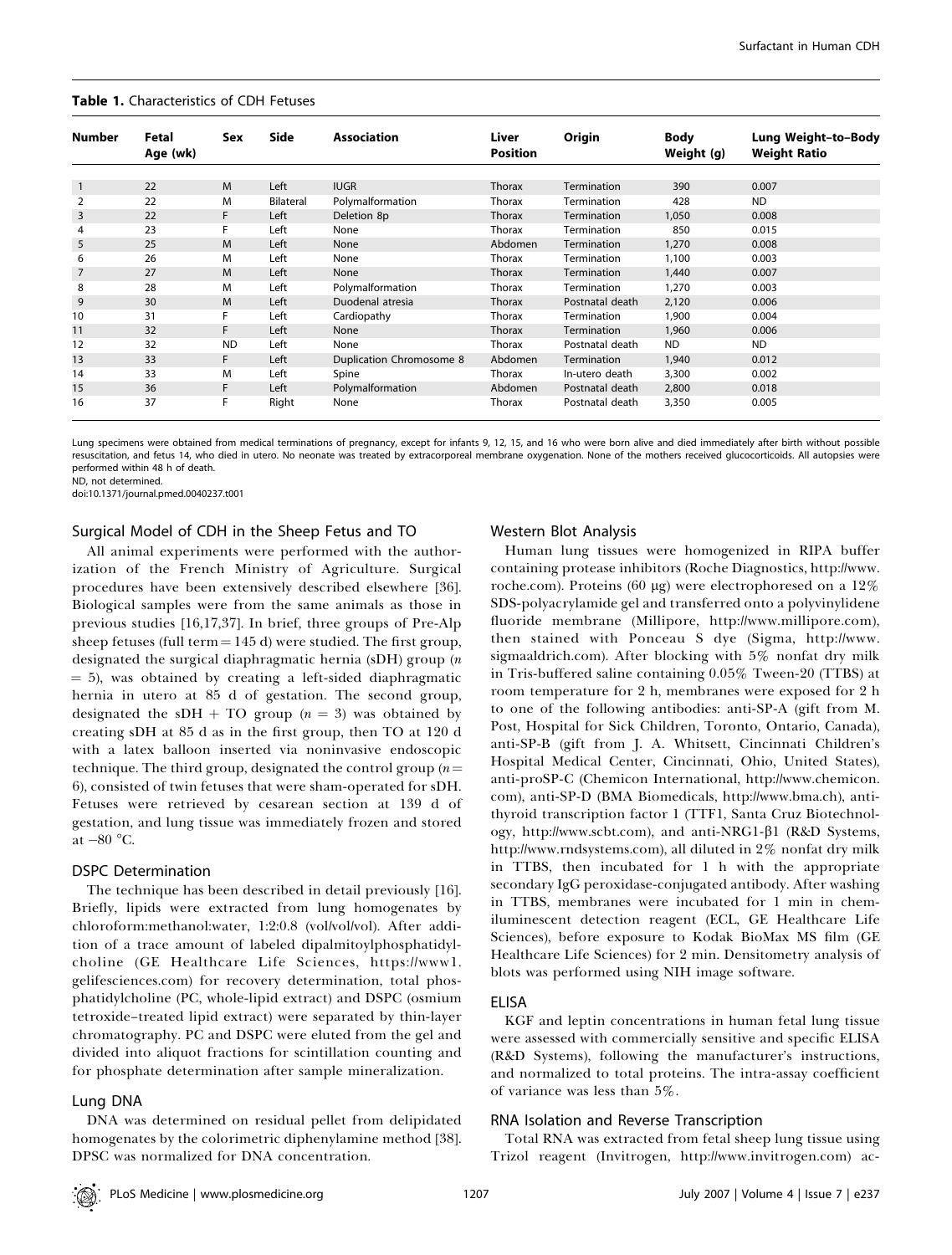| <b>Number</b>  | Fetal Age (wk) | Sex | Syndrome                   | Body Weight (g) | Lung Weight-to-Body Weight Ratio |
|----------------|----------------|-----|----------------------------|-----------------|----------------------------------|
|                |                |     |                            |                 |                                  |
| $\overline{1}$ | 11             | M   | Norrie syndrome            | 37              | 0.030                            |
| 2              | 12             | F   | Spine malformation         | 26              | 0.038                            |
| 3              | 14             | M   | Cardiopathy                | 115             | <b>ND</b>                        |
| 4              | 16             | F   | Thanatophoric dwarfism     | 143             | 0.026                            |
| 5              | 17             | F   | Cardiopathy                | 235             | 0.016                            |
| 6              | 18             | F   | Chromosomal abnormality    | 370             | 0.016                            |
| 7              | 21             | M   | Cardiopathy                | 550             | 0.028                            |
| 8              | 22             | M   | Hydrocepahly               | 750             | 0.025                            |
| 9              | 22             | F   | Cardiopathy                | 900             | 0.029                            |
| 10             | 23             | M   | Hydrops                    | 1,100           | 0.021                            |
| 11             | 24             | F   | Brain anomaly              | 770             | 0.039                            |
| 12             | 24             | M   | Limb anomaly               | 940             | 0.027                            |
| 13             | 26             | M   | Cardiopathy                | 1,050           | 0.026                            |
| 14             | 26             | F   | Cardiopathy                | 1,020           | 0.024                            |
| 15             | 26             | F   | Arthrogryposis             | 1,100           | 0.017                            |
| 16             | 27             | F   | Pfeiffer's syndrome        | 1,300           | 0.019                            |
| 17             | 27             | M   | Cardiopathy                | 1,580           | 0.015                            |
| 18             | 28             | F   | Limb anomaly               | 1,640           | 0.023                            |
| 19             | 28             | M   | Brain anomaly              | 1,430           | 0.023                            |
| 20             | 28             | M   | Trisomy 13                 | 1,630           | 0.021                            |
| 21             | 29             | M   | Tuberous sclerosis complex | 1,620           | 0.029                            |
| 22             | 30             | M   | Corpus callosum agenesis   | 1,850           | 0.025                            |
| 23             | 31             | F   | Cardiopathy                | 1,720           | 0.023                            |
| 24             | 32             | F   | Hydrocephaly               | 2,500           | 0.021                            |
| 25             | 32             | F   | Ventriculomegaly           | 2,500           | 0.020                            |
| 26             | 33             | M   | Trisomy 21                 | 2,450           | 0.026                            |
| 27             | 33             | F   | Corpus callosum agenesis   | 2,120           | 0.028                            |
| 28             | 33             | M   | Cerebellum agenesia        | 2,920           | 0.020                            |
| 29             | 33             | M   | Spina bifida               | 2,100           | 0.026                            |
| 30             | 34             | F   | Gallien vein aneurysm      | 2,500           | 0.023                            |
| 31             | 35             | M   | Cardiopathy                | 2,540           | 0.014                            |
| 32             | 36             | M   | Hydrocephaly               | 2,000           | 0.020                            |
| 33             | 37             | F   | Spina bifida               | 3,140           | 0.017                            |
|                |                |     |                            |                 |                                  |

Table 2. Characteristics of Fetuses with Nonpulmonary Diseases Used as Controls

Lung specimens were obtained from medical terminations of pregnancy. None of the mothers received glucocorticoids. All autopsies were performed within 48 h of death. ND, not determined.

doi:10.1371/journal.pmed.0040237.t002

cording to the manufacturer's instructions. The pelleted RNA was dissolved in sterile water and quantified by absorbance at 260 nm (BioPhotometer, Eppendorf, http://www.eppendorf. de). RNA quality and integrity were confirmed after electrophoresis of 1 µg of each sample in  $1\%$  agarose gel. RNAs were reverse-transcribed into cDNAs using 2 µg of total RNA, Superscript II reverse transcriptase, and random hexamer primers (Invitrogen), according to the manufacturer's protocol.

#### Determination of Partial Ovine Neuregulin (NRG) cDNA Sequence

cDNAs were reverse-transcribed from sheep lung total RNAs with Superscript II reverse transcriptase and random hexamer primers (Invitrogen) as above. Amplification of the partial cDNA sequence for NRG was performed using sense primer 5'-TCAGAACTTCGCATTAGCAAAGC-3' (bovine  $NRG$ –specific sequence) and antisense primer  $5'$ - $GGGAGTG$ GACGTACTGTAGAAGCT-3' (bovine/human NRG-specific sequence). Amplification was performed through 35 cycles (1 min at 94 °C, 1 min at 59 °C, and 1 min at 72 °C). The amplified sequence was purified with QIAquick PCR purification kit (Qiagen, http://www.qiagen.com) before being sequenced with an ABI 3130 XL gene analyzer (Applied Biosystems, http://www.appliedbiosystems.com). The expression level of the transcripts was studied by real-time PCR in ovine samples using this sequence; because the transcripts correspond to common sequences for various NRGs, they are hereafter designated NRG mRNAs without isoform precision.

#### Real-Time PCR

A 20-µl mix, containing 12.5 µl of Powerful SYBR Green PCR Master Mix (Applied Biosystems), 900 nM forward primer, and 900 nM reverse primer, was prepared for performing real-time PCR. Primers were designed to be intron-spanning to avoid co-amplification of genomic DNA, using Primer Express software (Applied Biosystems). Primer sequences are reported in Table 3. Reverse-transcribed cDNA  $(25 \text{ ng})$  was added to the PCR mix to a final volume of  $25 \mu$ . Real-time PCR was performed on an ABI Prism 7000 device (Applied Biosystems) using the following protocol: initial denaturation (10 min at 95  $^{\circ}$ C), then a two-step amplification program (15 s at 95 °C followed by 1 min at 60 °C) repeated 40 times. Melt-curve analysis was used to check that a single specific amplified product was generated. Real-time quantification was monitored by measuring the increase in fluorescence caused by the binding of SYBR Green dye to double-stranded DNA at the end of each amplification cycle. Relative expression was determined using the  $\Delta\Delta$ Ct (threshold cycle) method of normalized samples  $(\Delta C_t)$ , in relation to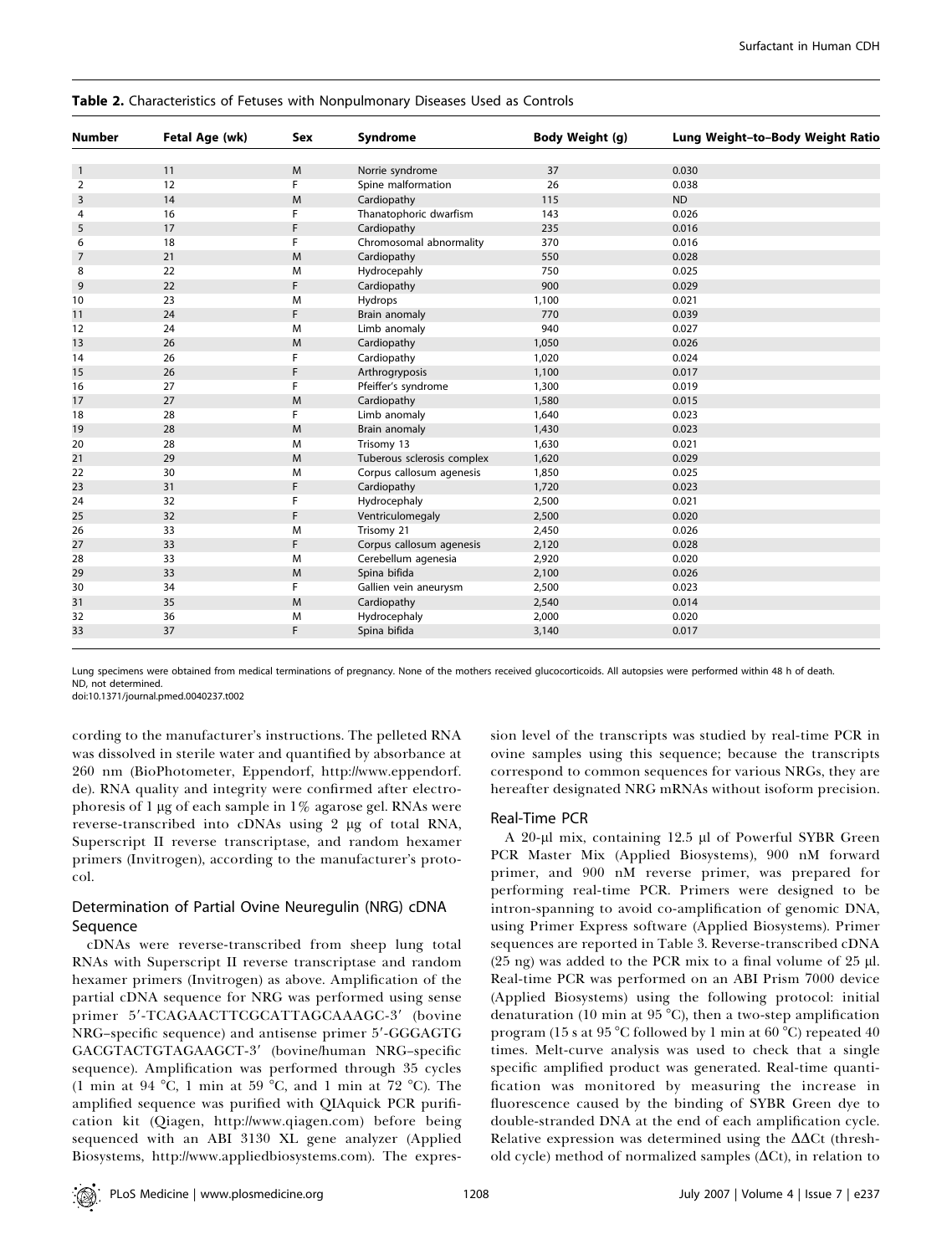|  |  |  |  | Table 3. Primer Sequences for Real-Time PCR |
|--|--|--|--|---------------------------------------------|
|--|--|--|--|---------------------------------------------|

| Genes      | Primer Sequences (5'-3')              | <b>GenBank Accession Numbers<sup>a</sup></b> |
|------------|---------------------------------------|----------------------------------------------|
|            |                                       |                                              |
| <b>KGF</b> | Forward: ATCAAAGGAGTGGAAAGTGAATATTACC | NM 001009235                                 |
|            | Reverse: ATTAATTCTTTGAAGTTGCAGTCTTCGT |                                              |
| Leptin     | Forward: ATTCCAGCGTGGGCTTCAG          | AF310264                                     |
|            | Reverse: CTGCTGCACATGACCACTAGTG       |                                              |
| <b>NRG</b> | Forward: CACTGACATGCCAGCCTCAA         | DO866826                                     |
|            | Reverse: ATGTGGATGAAGAAGTATTTGTTCCTT  |                                              |
| <b>18S</b> | Forward: AAGTCCCTGCCCTTTGTACACA       | X03205.1                                     |
|            | Reverse: GATCCGAGGGCCTCACTAAAC        |                                              |

All primers were designed to sheep genes.

<sup>a</sup>GenBank (http://www.ncbi.nlm.nih.gov/Genbank)

doi:10.1371/journal.pmed.0040237.t003

the expression of a calibrator sample, according to the manufacturer's protocol. Each PCR run included a notemplate control and a sample without reverse transcriptase. All measurements were performed in triplicate.

#### Statistical Analysis

Relationships between biological variables and fetal age were analyzed using linear-regression models. When appropriate, a quadratic term for time was introduced to fit an exponential increase with fetal age. Main effects and interaction terms were tested in order to compare biological values in human fetuses with CDH versus fetuses with nonpulmonary diseases used as controls (control fetuses). Sensitivity analyses were performed when outliers were present.

For NRG1-b1, SP-A, SP-B, proSP-C, and SP-D, comparison between human fetuses with CDH and control fetuses was made using the paired Mann-Whitney U-test. For these variables, except for NRG1- $\beta$ 1 in control lungs, regression models were not performed because of the restricted number of determinations.

For sheep data, multiple group comparisons were made using the Kruskal-Wallis test, and two-group comparisons were made using the Mann-Whitney U-test.

A  $p$ -value of 0.05 was considered to be the limit of statistical significance. All analyses were performed using R statistical software (http://cran.r-project.org).

#### Results

#### DSPC and SPs in Human Fetal Lungs

DSPC concentration was determined in lung tissue samples from ten fetuses with CDH, ranging from 24 to 33 wk of pregnancy, and in 14 age-matched control fetuses, and normalized for lung DNA concentration. Over the studied period, DSPC concentration displayed a significant exponential increase with fetal age in control lungs and in CDH lungs (*p*-value for quadratic term  $\leq$  0.01). The evolution of lung DSPC concentration did not differ significantly between fetuses with CDH and control fetuses when normalized either to lung wet weight ( $p$ -values for groups and interactions  $\geq$ 0.20; Figure 1A) or to lung DNA  $(p$ -values for groups and interactions  $> 0.25$ ; Figure 1B), with approximately a 5-fold increase observed at 33 wk in both groups. Similarly, the ratio of DSPC to total PC increased in both groups at 33 wk ( $p <$ 0.01), which was indicative of an accelerating rate of maturation, and did not differ among groups (p-values for groups and interactions  $> 0.1$ ; Figure 1C). Because of abnormally high ratios (outliers), one CDH fetus was excluded from the three analyses and another fetus was excluded from the DSPC/total PC analysis.

Expression of SP-A, SP-B, SP-D, and proSP-C was evaluated at the post-translational level by Western blot analysis. Six pairs of CDH and age-matched control lungs ranging from 28 to 37 wk of pregnancy (i.e., all in saccular-alveolar stages) were studied comparatively. No obvious difference was observed for any SP between CDH and control lungs at any stage (Figure 2A). Densitometry indicated CDH values within the range of control values  $(p$ -values for the four comparisons . 0.40; Figure 2B). Low molecular weight monomeric forms of SP-A were detected in significant amounts only from 36–37 wk in each group, and were hardly in evidence at younger stages. Nonreducible di- and trimeric forms were detected at all stages, with no change with progressing pregnancy. SP-B was detected early, but was markedly increased also at 36–37 wk in both groups. The only difference between the groups was a higher SP-B content in the 28-wk fetus with CDH; it should be emphasized that this fetus also displayed a high DSPC concentration in Figure 1. ProSP-C showed no marked developmental changes, and SP-D tended to increase slightly in both groups.

#### TTF1 in Human Fetal Lungs

In parallel with SP expression, we evaluated by Western blot the expression of TTF1, a transcription factor known to play a major role in various aspects of fetal lung development, including as a positive regulator of surfactant–protein genepromoter activity [39]. Consistent with our findings on SP expression, at no stage was any obvious difference found between fetuses with CDH and control fetuses (Figure 3).

#### KGF, Leptin, and NRG1- $\beta$ 1 in Human Fetal Lungs

The expression of three growth factors involved in maturation control of ATII cells, namely KGF, leptin, and  $NRG1-\beta1$  proteins, was studied in human lung samples at the post-translational level. In control lungs, KGF concentration decreased by about 50% between 14 and 38 wk (r=–0.71,  $p<$ 0.001). From 22 wk, when CDH samples were available, CDH and control lungs displayed statistically different KGF profiles, with a negative slope for control lungs and a positive slope for CDH samples  $(-1.17 \text{ versus } 2.23, \text{ respectively}, p =$ 0.03; Figure 4A). Conversely, the leptin profiles did not show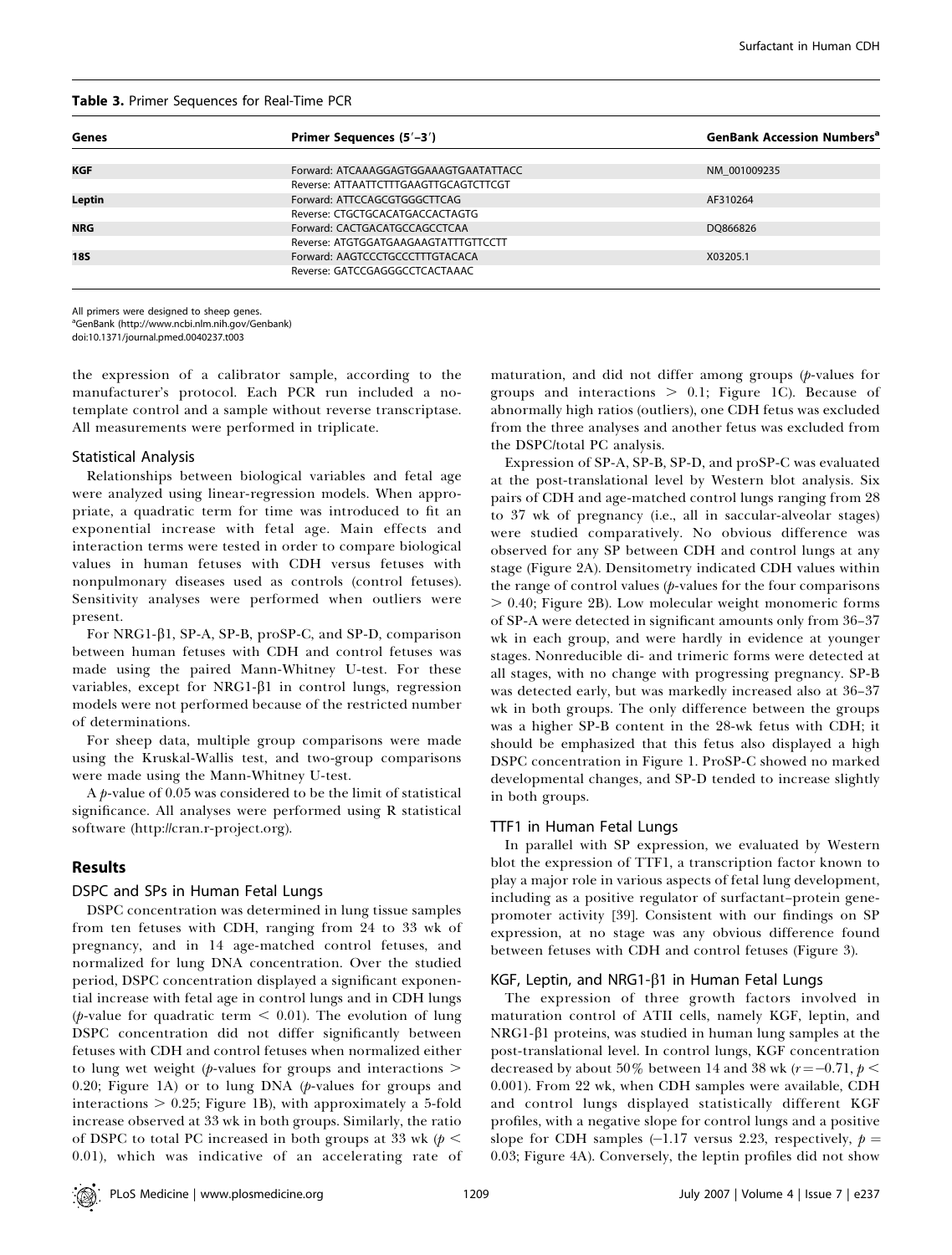### A. DSPC (nmol/mg ww)







Figure 1. DSPC in Human Fetal Lungs

DSPC was normalized to lung wet weight (ww) (A) and lung DNA (B), and expressed as a ratio of DSPC to total PC (i.e., DSPC plus unsaturated PC) (C). A rise in DSPC concentration and in the ratio of DSPC to total PC, which is indicative of an enhanced rate of surfactant accumulation, was observed at fetal age 32–33 wk in CDH as well as in control fetal lungs. There were no differences in the data between the groups, whatever the considered fetal age. DSPC displayed the same exponential increase in control lungs and CDH lungs with fetal age (p-value for quadratic term  $<$ 0.01).

doi:10.1371/journal.pmed.0040237.g001

any differences between the two groups (slope was 4.82 for controls versus 2.60 for CHD samples,  $p = 0.18$ ; Figure 4B). Leptin concentration remained at around 10 pg/mg of protein until 20 wk, and increased linearly from 22 to 38 wk to reach approximately 80–90 pg/mg of protein at the later stages (Figure 4B). In control lungs, NRG1- $\beta$ 1 concentration remained unchanged until 22 wk, when it then increased sharply. At 33–35 wk, it reached 7-fold the level observed at early stages (Figure 5A). Despite the apparent exponential distribution of the values, it did not display a significant exponential increase  $(p$ -value for quadratic term  $=$ 0.25), whereas a significant linear correlation was found  $(r =$ 0.75,  $p = 0.001$ ). No difference was found for NRG1- $\beta$ 1 between CDH lungs and age-matched control lungs, as evaluated in seven pairs aged 23 to 36 wk ( $p = 0.58$ ; Figure 5B).

#### KGF, Leptin, and NRG in the Ovine sDH Model, and Effects of TO

The three growth factors were analyzed in fetal sheep lungs at the pre-translational level by real-time PCR. KGF mRNA was significantly decreased in the sDH group, and its expression level was partially restored by TO (Figure 6A). The leptin mRNA level was not significantly affected by sDH, but TO enhanced expression to 3.5 times the control level (Figure 6B). Determination of the partial sequence of ovine NRG did not allow the NRG1- $\beta$ 1 mRNA isoform to be selectively determined by real time PCR because the partial sequence is common to various isoforms. The mRNA level determined using this sequence and designated NRG was diminished to 42% of control value in the sDH group, and was restored to control level in the  $sDH + TO$  group (Figure 6C).

#### **Discussion**

A persistent question regarding the care of neonates with CDH is whether these infants are effectively surfactant deficient. The question of whether to administer surfactant to infants born with CDH is not trivial, as this therapy can transiently compromise gas exchange. Information about surfactant status in humans is limited, has been obtained by indirect approaches, and has remained controversial. We reappraised the question through the ontogenetic study of surfactant directly in CDH lung tissue samples. We showed that, contrary to current opinion, surfactant accumulation occurs in CDH lungs at the normal time and rate.

The postmortem collection of tissue samples was a limitation of this study and prevented us from studying expression at the pre-translational level. Investigations in humans also raise the question of control appropriateness, since only lung samples from subjects with nonpulmonary diseases could be used as controls. A previous demonstration of the differences between CDH and control lungs, considering other parameters, nevertheless validated the approach [40].

Developmental changes in the concentration of DSPC, the major surfactant component, were identical in CDH and control lung tissue samples, with a marked increase in late pregnancy. Surfactant-storing lamellar bodies appear in the human fetus at around 20 wk [41]. The rise observed for DSPC at around 33 wk therefore corresponds to an increased rate of accumulation, not to the initiation of surfactant synthesis. Although DSPC is present also in other lung cell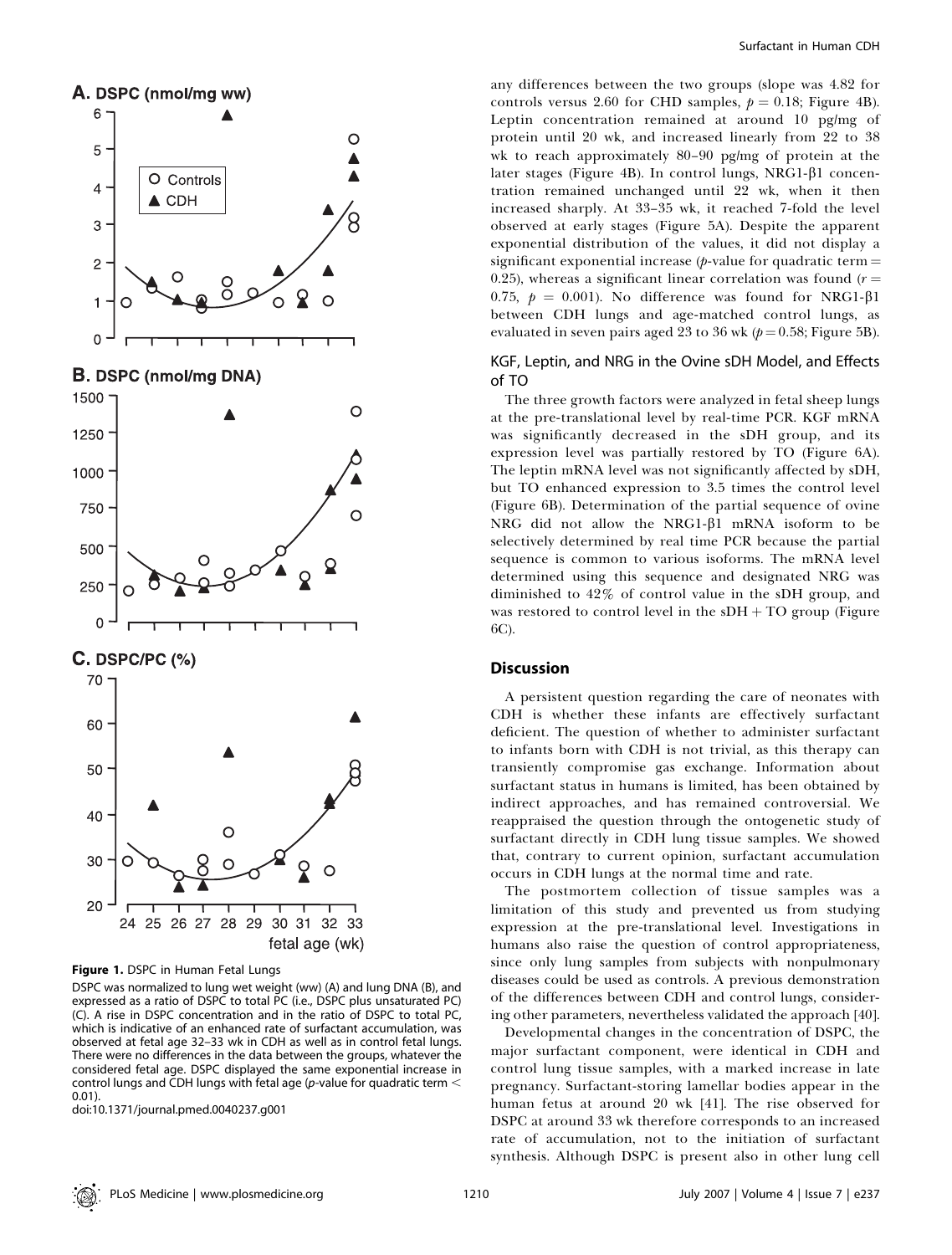



Figure 2. SPs in Human Fetal Lungs

(A) Western blots: Samples were electrophoresed by SDS-PAGE, transferred, and successively incubated with specific anti-SP antibodies. (B) Densitometric analysis normalized by Ponceau S for gel loading (arbitrary units). SPs were detected at all stages. SP-A monomers were extremely faint before 36 wk, when they increased sharply (A) resulting in an increase in total amount (B). SP-B also increased markedly at 36–37 wk, ProSP-C did not display developmental changes, and SP-D showed a weak increase (A, B). There were no obvious differences between CDH and control lungs for any SP, with developmental changes occurring at the same fetal ages, the only exception being presentation of a high SP-B level in one CDH fetus, aged 28 wk. doi:10.1371/journal.pmed.0040237.g002

membrane compartments, the marked rise in concentration and in the ratio of DSPC to total PC is illustrative of increasing surfactant content. It is therefore of particular significance that these parameters increased at the same fetal age in control and CDH lungs.

Also indicative of alveolar cell maturation is the increase in both SP-A and SP-B that was observed at the same time in both groups. Although the available amount of tissue from the 37-wk CDH lung was not sufficient for studying DSPC concentration, our results indicate similar timing for DSPC and SP accumulation. ProSP-C is of particular interest because, contrary to other SPs that are also expressed in





Western blot was performed in lung samples of fetuses with CDH (lanes labeled H) and in fetuses with nonpulmonary diseases used as controls (lanes labeled C) at four fetal ages (Ponceau S stain was used as loading control). No differences were observed between CDH fetuses and agematched control fetuses. doi:10.1371/journal.pmed.0040237.g003

bronchiolar Clara cells, it is a specific marker of ATII cells [42]. The comparable concentrations of proSP-C in CDH and non-CDH lungs therefore indicate similar ATII cell-maturation status in both instances. No developmental change was observed for proSP-C because it does not accumulate in the developing lung, unlike mature proteins [43]. Considering the role of TTF1 as a transcription regulator of SPs [39], the absence of any change in SP content is fully consistent with unchanged TTF1 protein abundance between CDH and control lungs, and with the comparable staining for TTF1 that has been observed previously [44].

Previous investigations about surfactant status in CDH have led to controversial data, which have left inconclusive the question of primary surfactant deficiency. Some studies that appear consistent with the present findings showed no change in surfactant content of amniotic fluid [28], or in bronchoalveolar lavage [29], from infants with CDH, whereas others reported decreased surfactant in amniotic fluid [25], or reduced levels of DSPC and SP-A in tracheal aspirates, from ventilated infants with CDH [26]. The present study, which, to our knowledge, is the first to appraise the question through the determination of surfactant in human lung tissue, indicates normal timing and a normal rate of surfactant accumulation in the CDH lung ipsilateral to the hernia.

There are several possible explanations for the discrepancies highlighted by previous investigations. First, although lung concentrations of surfactant components are normal, the total lung surfactant content is decreased in the CDH lung as a consequence of lung hypoplasia. This may account for the decreased surfactant levels measured in amniotic or lavage fluids. Nevertheless, the amount of surfactant is probably appropriate for lung size and alveolar surface area. Second, ventilation may have influenced surfactant composition and/or concentration. It has indeed been reported that ventilation alters alveolar surfactant in rat pups [45] and that ventilation strategies interfere differentially with surfactant metabolism in injured lungs [46]. Moreover, DSPC turnover was found to be more rapid in infants with CDH, presumably reflecting an increase in catabolism or recycling of DSPC [27]. Together, these factors may lead to a secondary surfactant deficiency acquired after birth, which may in turn account for a reduced tracheal aspirate content in CDH despite a normal amniotic fluid content.

PLoS Medicine | www.plosmedicine.org 1211 1990 1211 July 2007 | Volume 4 | Issue 7 | e237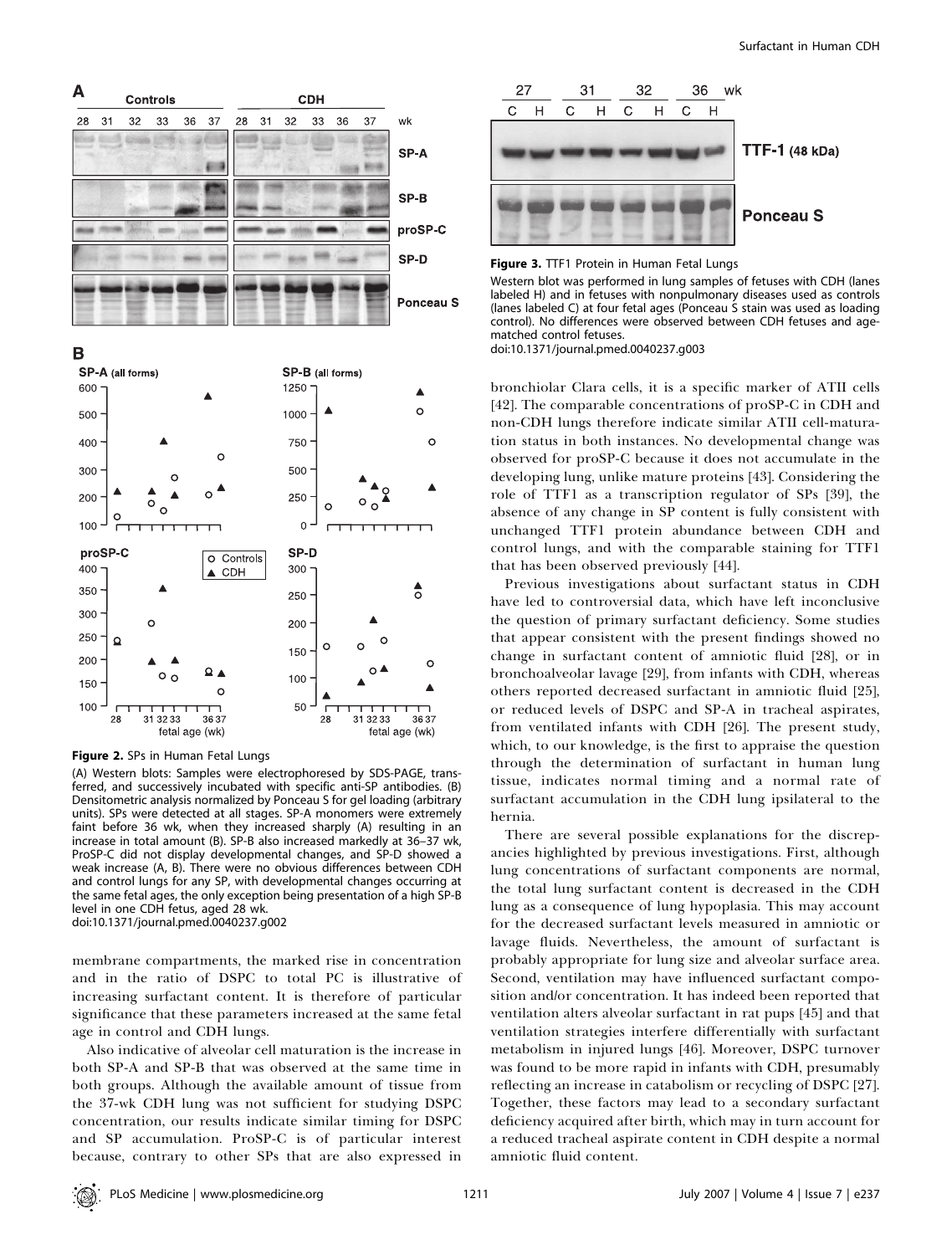





ELISAs were performed on the lungs of 20 fetuses with nonpulmonary diseases used as controls, ranging from 14 to 37 wk of pregnancy, and on 11 fetuses with CDH ranging from 22 to 37 wk. Individual values are shown. Linear regression was performed for the period 22–37 wk when samples were available for both groups. KGF (A) displayed different profiles according to the groups concerned, with a negative slope for control lungs and a positive slope for CDH lungs (-1.17 versus 2.23, respectively,  $p = 0.03$ ). Leptin assay (B) evidenced little change in control lungs before 22 wk; a similar linear increase occurred between 22 and 37 wk with no difference between groups (slope  $=$  4.82 versus 2.60 for controls and CHD samples, respectively,  $p = 0.18$ ). doi:10.1371/journal.pmed.0040237.g004

In contrast with our findings in the human lung, surfactant deficiency has been repeatedly reported in the sheep [14–17] and rat [18–20] models of CDH. To further explore underlying mechanisms that may account for this discrepancy, we investigated comparatively in human and ovine lungs the expression of paracrine factors known to control ATII cell maturation. We used samples from the same sheep lungs as in previous studies [16–17]. A wide array of growth factors has been reported to stimulate surfactant production. We studied three potent stimulating factors—KGF, leptin, and NRG1-  $\beta$ 1—which are all secreted by interstitial cells under the regulation of glucocorticoids, the hormones that primarily control surfactant maturation. To our knowledge, the present investigation is the first to document the levels of these stimulating factors over time during development of the human fetal lung. KGF displayed a higher concentration in the early-canalicular stage, coincidental with the time of ATII cell differentiation [41], than in the late-canalicular and





(A) Developmental changes in control lungs were studied from 11 to 36 wk of pregnancy. Upper: representative Western blot. A 45-kDa band<br>corresponds to NRG1-β1 (the 55-kDa band is nonspecific [61]). Lower: densitometric analysis (arbitrary units [a.U.]) in 15 individuals showing a significant linear increase ( $r = 0.75$ ,  $p = 0.001$ ).

(B) Comparative study in seven pairs of age-matched CDH (lanes labeled H) and control (lanes labeled C) lungs. Upper: representative Western blot. Lower: densitometric analysis; there was no significant difference in expression level between CDH and control lungs ( $\tilde{p} = 0.58$ ). doi:10.1371/journal.pmed.0040237.g005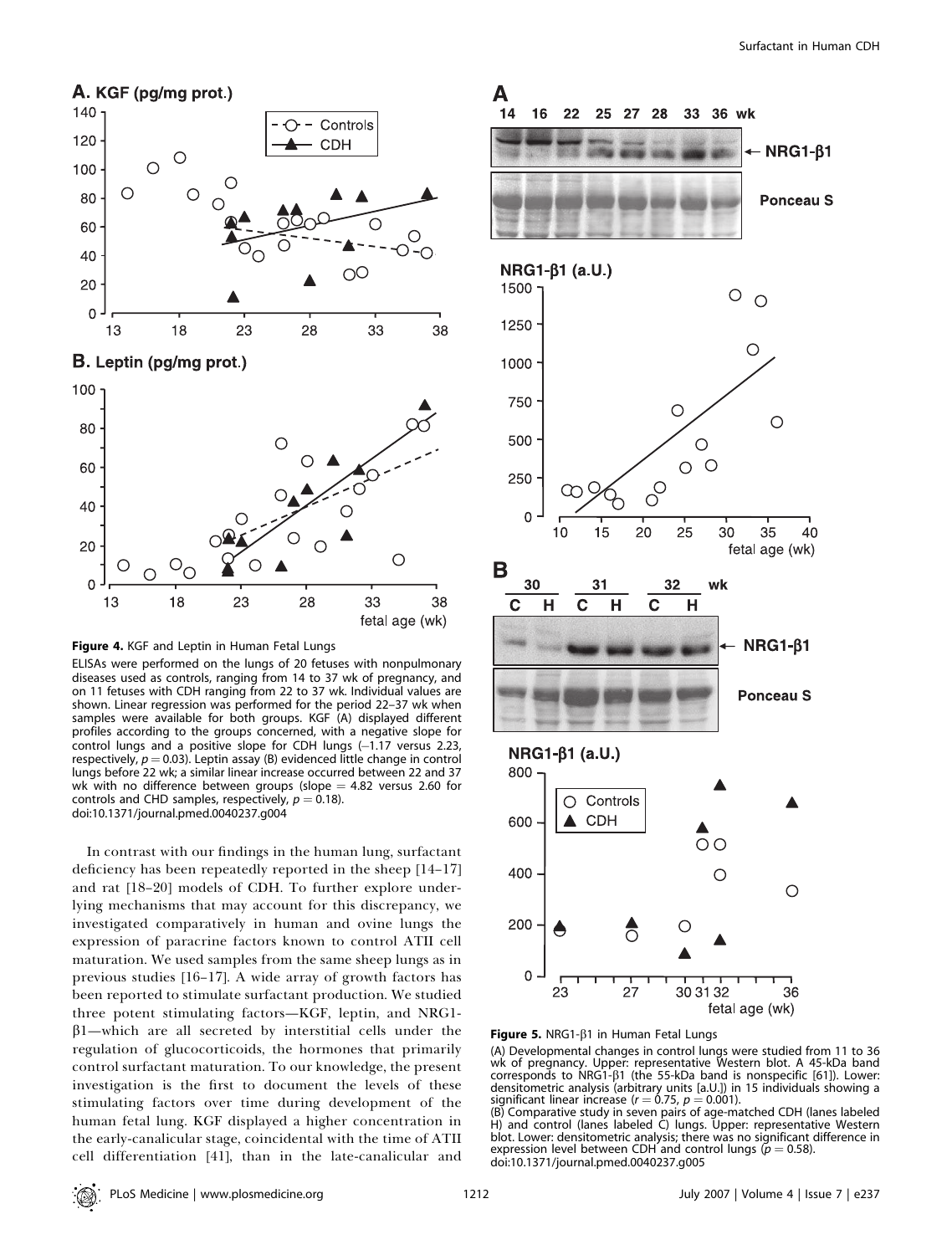

Figure 6. KGF, Leptin, and NRG mRNAs in Ovine Fetal Lungs RT followed by real-time PCR analysis; mean  $\pm$  standard error of the

mean on six, five, and three individual samples, respectively, in shamoperated control fetuses (C), in a surgical model of CDH (sDH), and in  $sDH$  with subsequent tracheal occlusion ( $sDH + TO$ ). The Kruskal-Wallis test was used for multiple-group comparison, with two-group comparisons made by Mann-Whitney U-test (\* $p < 0.05$  and \*\* $p < 0.01$ ).

(A) KGF mRNA level was reduced by half by sDH and was partially restored by  $sDH + TO$ .

(B) Leptin mRNA was not affected by sDH, whereas TO enhanced expression to 3.5 times the control level.

(C) NRG mRNA level was decreased by 60% by sDH and was restored by  $sDH + TO$ 

doi:10.1371/journal.pmed.0040237.g006

saccular stages when these cells mature. This appears consistent with the prominent role ascribed to KGF in ATII cell differentiation [47]. Although lower, the sustained level in late pregnancy is nevertheless consistent with the stimulating activity of KGF on surfactant synthesis in fetal [9] and adult [48] type II cells. Interestingly, leptin and NRG1- $\beta$ 1 started increasing sharply in the human lung from about 25 wk of pregnancy, to reach their highest levels when the rate of surfactant accumulation was maximal. This is in keeping with previous animal investigations that have led the authors to consider these mediators as major paracrine regulators of surfactant synthesis [11,13]. Also in agreement is the observation of increased NRG1- $\beta$ 1 expression in human fetal lung explants maturing in vitro, and of enhanced surfactant synthesis by exogenous NRG1- $\beta$ 1 in these explants [12].

Fully consistent with findings about surfactant components, we observed no decrease for either factor in CDH lungs as compared with control lungs. KGF concentrations were even slightly higher in CDH lungs at late-gestational stages, although this difference cannot readily be explained. These data suggest that the lung hypoplasia associated with CDH does not interfere with the mesenchymal–epithelial interactions that control alveolar cell maturation. On the whole, human CDH lungs did not exhibit a trend toward a decrease in contents, or a delay in developmental changes for any of the studied parameters, including surfactant components and surfactant maturation factors.

In contrast with human lungs, KGF and NRG transcripts were decreased in the ovine model of CDH. With regard to KGF, this is in agreement with previous reports in the same model [49] and in the nitrofen model [50]. To our knowledge, NRG and leptin transcripts had not been investigated previously. Decreased expression of KGF and NRG is likely to be related to the surfactant deficit reported in the animal models. Surprisingly, TO, which is known to induce a dramatic surfactant deficit, either in the presence [16] or in the absence [51] of diaphragmatic hernia, restored KGF and NRG expression. TO also strongly up-regulated the expression of leptin. Surfactant reduction appears to be the consequence of massive TO-enhanced transdifferentiation of ATII into ATI cells [22,37,52]. TO-enhanced expression of KGF, leptin, and NRG was therefore insufficient to counteract this effect.

Although they have provided considerable insight into the understanding of the disease, animal models of CDH have shown several limitations with respect to their relevance to the human condition [53]. The present study indicates that the surfactant status of the human fetus with CDH could not be inferred from animal findings. The discordance between human CDH and the ovine model may result from the timing of the insult that occurs later in lung development in lambs and from the different degree of lung morphological maturity at full term that is more advanced in the lamb than in humans. With regard to the nitrofen model, it should be emphasized that lung hypoplasia and immaturity also occur in pups that do not develop CDH. The deficit in surfactant components, when observed, could therefore result from pulmonary toxic effects of nitrofen, including impairment of TTF1 expression, which was found to be down-regulated by nitrofen in fetal rat lungs independently of the presence of CDH [54], and also in the lung epithelial H-441 cell line [55]. Although exogenous surfactant was formerly reported to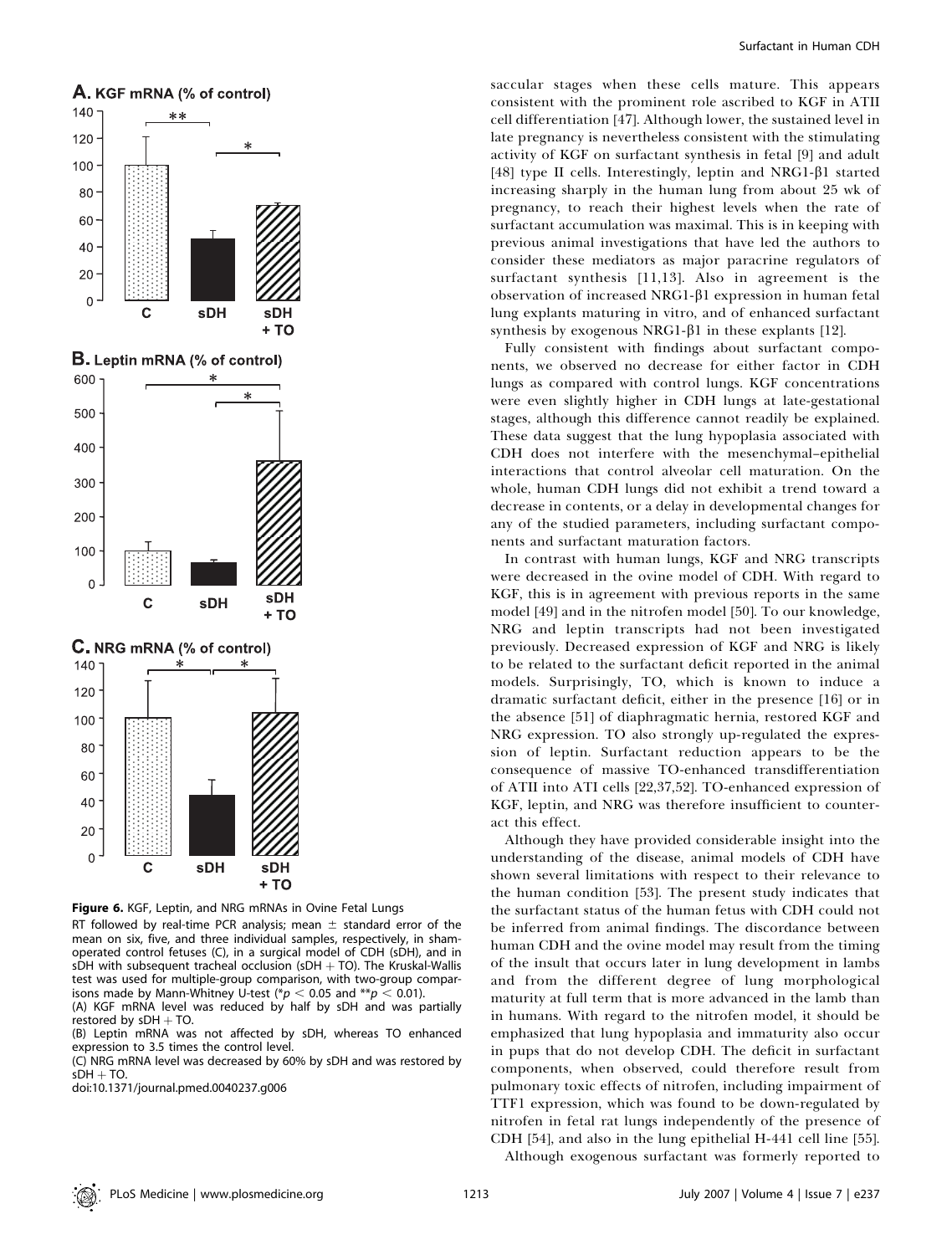be effective in three high-risk newborns with CDH [32], a more recent multicentric study evidenced no benefit [34], consistent with our findings of normal surfactant content. Furthermore, another recent investigation concluded that late prenatal corticosteroids provide no significant benefit to fetuses with CDH [56], and this finding is consistent with a normal maturational rate and normal level of corticosteroiddependent maturation factors as reported in this paper. By contrast, the reported efficacy of glucocorticoid therapy [57] or surfactant therapy [58] in neonatal lambs with sDH is consistent with their surfactant deficiency. However, the negative effect of TO on surfactant content [59], and the positive effects of combining maternal glucocorticoid therapy, surfactant supplementation, and TO in sheep [60], suggest possible suitability of these treatments in the care of infants treated by the PLUG method.

In conclusion, the present data challenge the paradigm that the human CDH lung is surfactant deficient as compared with the age-matched normal lung. CDH does not appear to interfere with surfactant accumulation, which occurs with normal timing and remains proportional to lung weight. Prophylactic administration of surfactant at birth in infants with CDH may therefore be useless. However, before surfactant administration can be ruled out as a potential therapy for CDH, a prospective randomized trial that also takes into account the severity of the underlying lung hypoplasia and the gestational age at delivery is necessary.

#### Supporting Information

Alternative Language Abstract S1 Translation of the Abstract into French by Jacques Bourbon

Found at doi:10.1371/journal.pmed.0040237.sd001 (30 KB DOC).

#### Accession Numbers

The GenBank (http://www.ncbi.nlm.nih.gov/Genbank) accession number for the sense primer 5'-TCAGAACTTCGCATTAGCAAAGC-3', bovine NRG–specific sequence, is NM174128. The GenBank accession number for the antisense primer 5'-GGGAGTGGACGTACTGTA GAAGCT-3' is NM174128 for the bovine NRG-specific sequence and NM013962 for the human NRG–specific sequence.

#### Acknowledgments

OB was supported by a Doctoral Fellowship grant from the Fondation pour la Recherche Médicale.

Author contributions. AB and JB designed the study. OB, AB, BCH, MLFM, and JB performed the experiments. CE performed the statistical analyses. JM coordinated the autopsy organization and the collection of autopsy materials. OB, AB, BCH, CE, and JB contributed to writing the paper.

#### References

- 1. Stege G, Fenton A, Jaffray B (2003) Nihilism in the 1990s: The true mortality of congenital diaphragmatic hernia. Pediatrics 112: 532–535.
- 2. Moya FR, Lally KP (2005) Evidence-based management of infants with congenital diaphragmatic hernia. Semin Perinatol 29: 112–117.
- 3. George DK, Cooney TP, Chiu BK, Thurlbeck WM (1987) Hypoplasia and immaturity of the terminal lung unit (acinus) in congenital diaphragmatic hernia. Am Rev Respir Dis 136: 947–950.
- 4. Johansson J, Curstedt T (1997) Molecular structures and interactions of pulmonary surfactant components. Eur J Biochem 244: 675–693.
- 5. Kingma PS, Whitsett JA (2006) In defense of the lung: Surfactant protein A and surfactant protein D. Curr Opin Pharmacol 6: 277–283.
- 6. Serrano AG, Perez-Gil J (2006) Protein-lipid interactions and surface activity in the pulmonary surfactant system. Chem Phys Lipids 141: 105– 118.
- 7. Mendelson CR, Boggaram V (1991) Hormonal control of the surfactant system in fetal lung. Annu Rev Physiol 53: 415–440.
- Post M, Floros J, Smith BT (1984) Inhibition of lung maturation by

monoclonal antibodies against fibroblast-pneumonocyte factor. Nature 308: 284–286.

- 9. Chelly N, Mouhieddine-Gueddiche OB, Barlier-Mur AM, Chailley-Heu B, Bourbon JR (1999) Keratinocyte growth factor enhances maturation of fetal rat lung type II cells. Am J Respir Cell Mol Biol 20: 423–432.
- 10. Chelly N, Henrion A, Pinteur C, Chailley-Heu B, Bourbon JR (2001) Role of keratinocyte growth factor in the control of surfactant synthesis by fetal lung mesenchyme. Endocrinology 142: 1814–1819.
- 11. Torday JS, Sun H, Wang L, Torres E, Sunday ME, et al. (2002) Leptin mediates the parathyroid hormone-related protein paracrine stimulation of fetal lung maturation. Am J Physiol Lung Cell Mol Physiol 282: L405–L410.
- 12. Patel NV, Acarregui MJ, Snyder JM, Klein JM, Sliwkowski MX, et al. (2000) Neuregulin-1 and human epidermal growth factor receptors 2 and 3 play a role in human lung development in vitro. Am J Respir Cell Mol Biol 22: 432–440.
- 13. Dammann CE, Nielsen HC, Carraway KL 3rd (2003) Role of neuregulin-1 beta in the developing lung. Am J Respir Crit Care Med 167: 1711–1716.
- 14. Glick PL;, Stannard VA, Leach CL, Rossman J, Hosada Y, et al. (1992) Pathophysiology of congenital diaphragmatic hernia II: The fetal lamb CDH model is surfactant deficient. J Pediatr Sug 27: 382–387.
- 15. Wilcox DT, Glick PL, Karamanoukian HL, Holm BA (1997) Contributions by individual lungs to the surfactant status in congenital diaphragmatic hernia. Pediatr Res 41: 686–691.
- 16. Benachi A, Chailley-Heu B, Delezoide AL, Dommergues M, Brunelle F, et al. (1998) Lung growth and maturation after tracheal occlusion in diaphragmatic hernia. Am J Respir Crit Care Med 157: 921–927.
- 17. Benachi A, Chailley-Heu B, Barlier-Mur AM, Dumez Y, Bourbon J (2002) Expression of surfactant proteins and thyroid transcription factor 1 in an ovine model of congenital diaphragmatic hernia. J Pediatr Surg 37: 1393– 1398.
- 18. Suen HC, Catlin EA, Ryan DP, Wain JC, Donahoe PK (1993) Biochemical immaturity of lungs in congenital diaphragmatic hernia. J Pediatr Surg 28: 471–475.
- 19. Mysore MR, Margraf LR, Jaramillo MA, Breed DR, Chau VL, et al. (1998) Surfactant protein A is decreased in a rat model of congenital diaphragmatic hernia. Am J Respir Crit Care Med. 157: 654–657.
- 20. Thebaud B, Barlier-Mur AM, Chailley-Heu B, Henrion-Caude A, Tibboel D, et al. (2001) Restoring effects of vitamin A on surfactant synthesis in nitrofen-induced congenital diaphragmatic hernia in rats. Am J Respir Crit Care Med 164: 1083–1089.
- 21. Brandsma AE, Tibboel D, Vulto IM, Egberts J, Ten Have-Opbroek AA (1993) Ultrastructural features of alveolar epithelial cells in the late fetal pulmonary acinus: A comparison between normal and hypoplastic lungs using a rat model of pulmonary hypoplasia and congenital diaphragmatic hernia. Microsc Res Tech 26: 389–399.
- 22. Van Tuyl M, Blommaart PE, Keijzer R, Wert SE, Ruijter JM, et al. (2003) Pulmonary surfactant protein A, B, and C mRNA and protein expression in the nitrofen-induced congenital diaphragmatic hernia rat model. Pediatr Res 54: 641–652.
- 23. Chapin CJ, Ertsey R, Yoshizawa J, Hara A, Sbragia L, et al. (2005) Congenital diaphragmatic hernia, tracheal occlusion, thyroid transcription factor-1, and fetal pulmonary epithelial maturation. Am J Physiol Lung Cell Mol Physiol 289: L44–L52.
- 24. Davey MG, Biard JM, Robinson L, Tsai J, Schwarz U, et al. (2005) Surfactant protein expression is increased in the ipsilateral but not contralateral lungs of fetal sheep with left-sided diaphragmatic hernia. Pediatr Pulmonol 39: 359–367.
- 25. Moya FR, Thomas VL, Romaguera J, Mysore MR, Maberry M, et al. (1995) Fetal lung maturation in congenital diaphragmatic hernia. Am J Obstet Gynecol 173: 1401–1405.
- 26. Cogo PE, Zimmermann LJ, Rosso F, Tormena F, Gamba P, et al. (2002) Surfactant synthesis and kinetics in infants with congenital diaphragmatic hernia. Am J Respir Crit Care Med 166: 154–158.
- 27. Cogo PE, Zimmermann LJ, Verlato G, Midrio P, Gucciardi A, et al. (2004) A dual stable isotope tracer method for the measurement of surfactant disaturated-phosphatidylcholine net synthesis in infants with congenital diaphragmatic hernia. Pediatr Res 56: 184–190.
- 28. Sullivan KM, Hawgood S, Flake AW, Harrison MR, Adzick NS (1994) Amniotic fluid phospholipid analysis in the fetus with congenital diaphragmatic hernia. J Pediatr Surg 29: 1020–1023.
- 29. Ijsselstijn H, Zimmermann LJ, Bunt JE, de Jongste JC, Tibboel D (1998) Prospective evaluation of surfactant composition in bronchoalveolar lavage fluid of infants with congenital diaphragmatic hernia and of agematched controls. Crit Care Med 26: 573–580.
- 30. Asabe K, Tsuji K, Handa N, Kurosaka N, Kajiwara M (1997) Immunohistochemical distribution of surfactant apoprotein-A in congenital diaphragmatic hernia. J Pediatr Surg 32: 667–672.
- 31. Arias F, Pineda J, Johnson LW (1979) Changes in human amniotic fluid lecithin/sphingomyelin ratio and dipalmitoyl lecithin associated with maternal betamethasone therapy. Am J Obstet Gynecol 133: 894–898.
- 32. Bos AP, Tibboel D, Hazebroek FW, Molenaar JC, Lachmann B, et al. (1991) Surfactant replacement therapy in high-risk congenital diaphragmatic hernia. Lancet 337: 913–915.
- 33. Glick PL, Leach CL, Besner GE, Egan EA, Morin FC, et al. (1992)